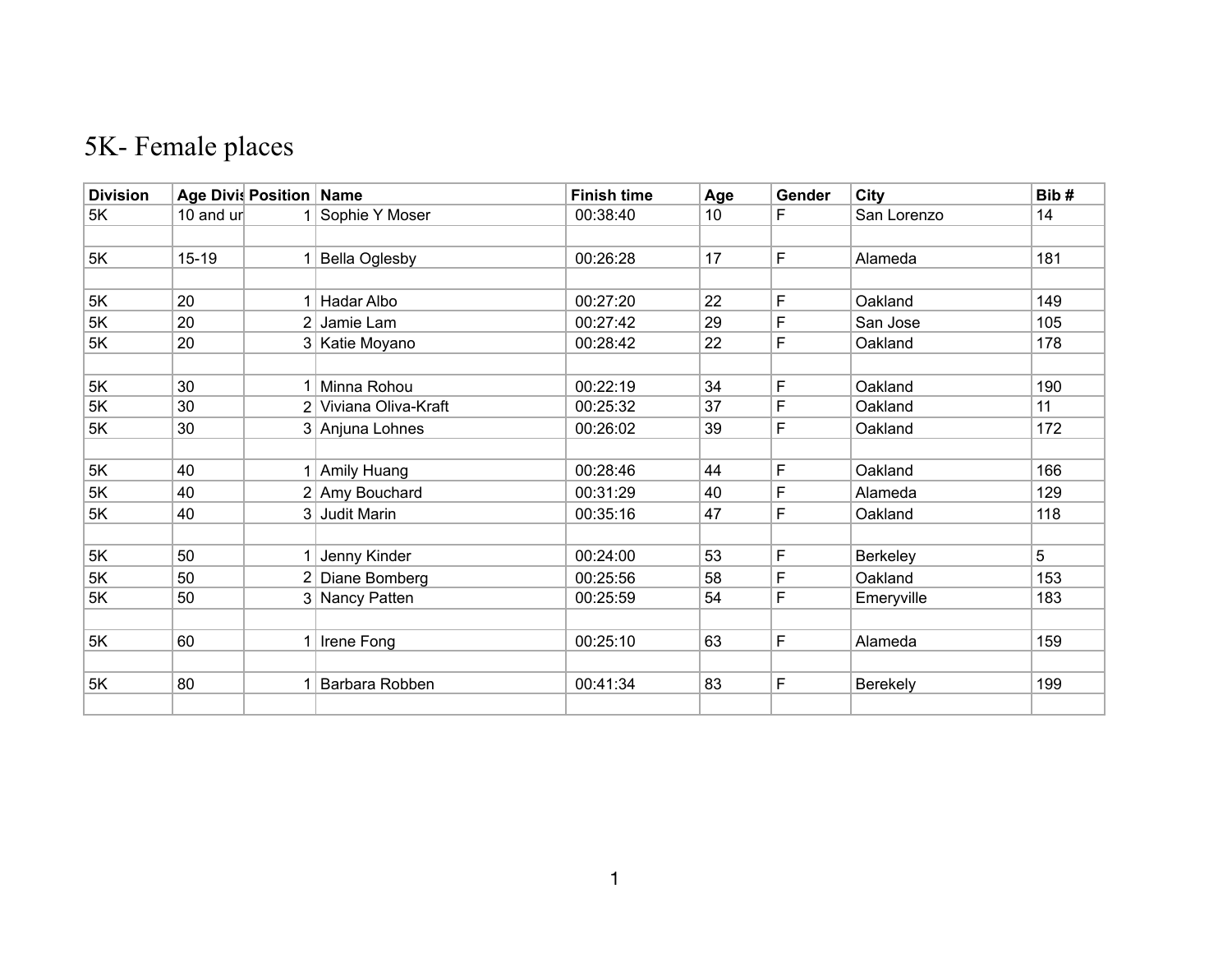## 5K- Male places

| <b>Division</b> | Age Divis Position   Name |  |                             | <b>Finish time</b> | Age             | Gender | City                        | Bib#         |
|-----------------|---------------------------|--|-----------------------------|--------------------|-----------------|--------|-----------------------------|--------------|
| 5K              | 10 and un                 |  | Jasper Humphreys            | 00:25:35           | 10 <sup>°</sup> | M      |                             | 7            |
|                 |                           |  |                             |                    |                 |        |                             |              |
| 5K              | $11 - 14$                 |  | 1 Jesse Salinas             | 00:19:50           | 13              | M      | Oakland                     | 192          |
|                 |                           |  |                             |                    |                 |        |                             |              |
| 5K              | $15 - 19$                 |  | 1 Walter Teitelbaum         | 00:17:36           | 18              | M      | Piedmont                    | 108          |
| 5K              | $15 - 19$                 |  | 2 John Cassell              | 00:19:12           | 15              | M      | <b>Hercules</b>             | 156          |
| 5K              | $15 - 19$                 |  | 3 Sam White                 | 00:19:18           | 18              | M      | Piedmont                    | $\mathbf{3}$ |
|                 |                           |  |                             |                    |                 |        |                             |              |
| 5K              | 20                        |  | 1 Andrew Willis             | 00:18:17           | 29 M            |        | Berekely                    | 198          |
| 5K              | 20                        |  | 2 Patrick Lutz              | 00:19:08           | 23              | M      | Oakland                     | 174          |
| 5K              | 20                        |  | 3 Jeff Pomrenke             | 00:20:26           | 28              | M      | Oakland                     | 186          |
|                 |                           |  |                             |                    |                 |        |                             |              |
| 5K              | 30                        |  | 1 Daniel Berdejo-del-Fresno | 00:17:21           | 35 M            |        | <b>Mountain View</b>        | 151          |
| 5K              | 30                        |  | 2 Justin Aldridge           | 00:18:20           | 37              | M      | Oakland                     | 256          |
| 5K              | 30                        |  | 3 Jesus Frutos              | 00:18:32           | 36              | M      | San Pablo                   | 257          |
|                 |                           |  |                             |                    |                 |        |                             |              |
| 5K              | 40                        |  | 1 Jon Gilgoff (Stroller)?   | 00:21:26           | 44              | M      | Oakland                     | 10?          |
| 5K              | 40                        |  | 2 Tim Lohnes                | 00:21:30           | 43              | M      |                             | 173          |
| 5K              | 40                        |  | 3 Stewart Sheffield         | 00:21:33           | 42              | M      |                             | 193          |
| 5K              | 40                        |  | $4 $ Robin Lie              | 00:22:00           | 46              | M      | Loma Linda                  | 171          |
| $5K$            | 40                        |  | 5 Joseph Makonnen           | 00:22:10           | 44              | M      | Oakland                     | 175          |
| 5K              | 40                        |  | 6 David Green               | 00:23:10           | 45              | M      | Oakland                     | 162          |
| 5K              | 40                        |  | 7 Matthew Disco             | 00:28:00           | 48              | M      | Piedmont                    | 158          |
| 5K              | 40                        |  | 8 Eric Lim                  | 00:33:30           | 45              | M      | Alameda                     | 365          |
|                 |                           |  |                             |                    |                 |        |                             |              |
| 5K              | 50                        |  | 1 Tom Fox                   | 00:19:23           | 54              | M      | Wettswil Am Albis Switzer 2 |              |
| 5K              | 50                        |  | 2 Dan Piponi                | 00:21:03           | 50              | M      | Oakland                     | 4            |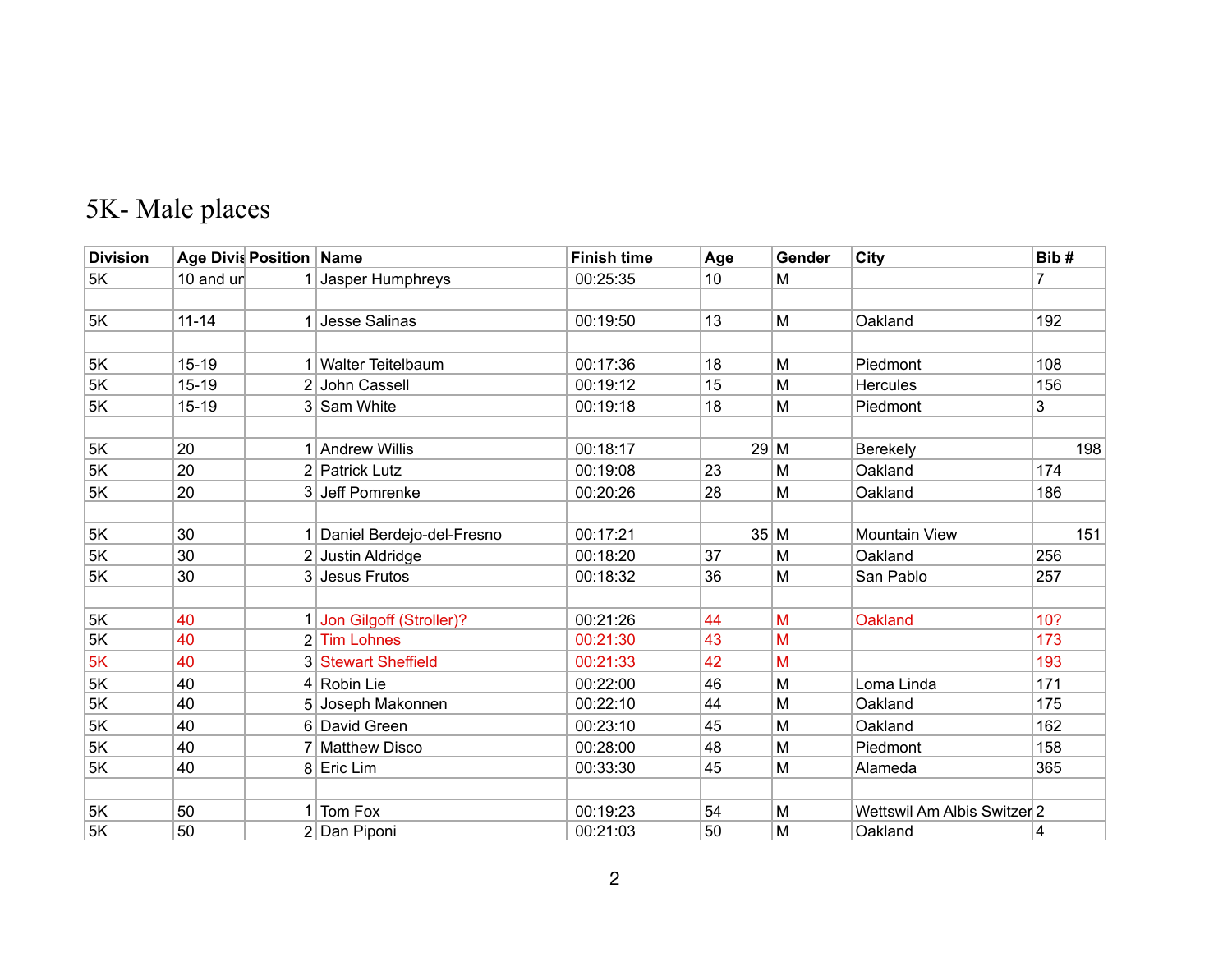| 5K | 50 | 3 Chris Fenaroli | 00:22:56 | !54 | M                | Oakland         | 6   |
|----|----|------------------|----------|-----|------------------|-----------------|-----|
|    |    |                  |          |     |                  |                 |     |
| 5K | 60 | Chris Rogers     | 00:27:53 | 60  | M                | <b>Hercules</b> | 189 |
|    |    |                  |          |     |                  |                 |     |
| 5K | 70 | Len Goldman      | 00:21:20 | 72  | M                | Oakland         | 160 |
| 5K | 70 | $2$ Jim McBride  | 00:33:38 | 74  | M                | Hayward         | 125 |
| 5K | 70 | 3 Mike Chong     | 01:56:00 |     | $72 \, \text{M}$ | San Leandro     | 163 |
|    |    |                  |          |     |                  |                 |     |
| 5K | 80 | Geores Clevenger | 00:38:18 | 81  | M                | Berkeley        | 106 |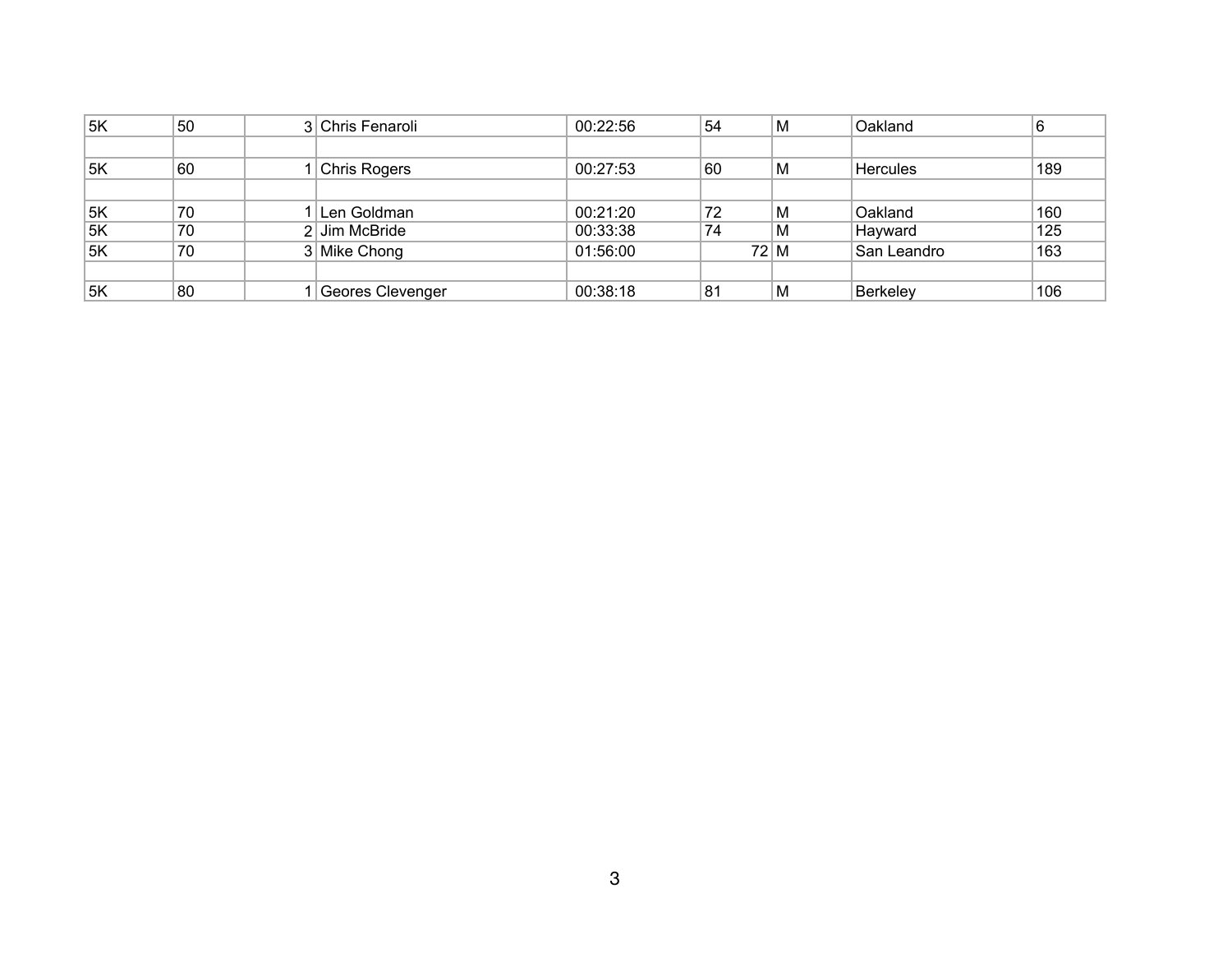## 10K- Female places

| <b>Division</b> | <b>Age Divis City</b> |   | Place | <b>Finish Time</b>   | Age      | Gender | <b>Bib</b> | <b>Name</b> |
|-----------------|-----------------------|---|-------|----------------------|----------|--------|------------|-------------|
| 10K             | 20                    | F |       | Rebecca White        | 00:56:27 | 29     | Berkeley   | 360         |
| 10K             | 20                    | F | 2     | <b>Amber Ritchie</b> | 00:55:06 | 29     | Alameda    | 357         |
|                 |                       |   |       |                      |          |        |            |             |
| 10K             | 30                    | F |       | Yurie Lee            | 00:52:48 | 36     | El Cerrito | 440         |
| 10K             | 30                    | F | 2     | Katie Ha             | 01:15:00 | 36     | Sunnyvale  | 368         |
|                 |                       |   |       |                      |          |        |            |             |
| 10K             | 40                    | F |       | Natalie Sheffield    | 00:43:25 | 42     | Los Altos  | 358         |
| 10K             | 40                    | F | 2     | Taska Sanford        | 01:12:13 | 42     | Berkeley   | 344         |
|                 |                       |   |       |                      |          |        |            |             |
| 10K             | 50                    | F |       | Sarah Liu            | 01:00:54 | 51     | Berkeley   | 363         |
|                 |                       |   |       |                      |          |        |            |             |

## 10K- Male places

| <b>Division</b> | Age Divis City |   | <b>Place</b>   | <b>Finish Time</b> | Age      | Gender | <b>Bib</b>    | <b>Name</b> |
|-----------------|----------------|---|----------------|--------------------|----------|--------|---------------|-------------|
| 10K             | 20             | м |                | Ben Ashby          | 00:43:50 | 29     | Berkeley      | 352         |
| 10K             | 20             | M | $\overline{2}$ | Kirill Isakov      | 00:54:05 | 26     | San Francisco | 367         |
|                 |                |   |                |                    |          |        |               |             |
| 10K             | 30             | м |                | David Weisgerber   | 00:37:31 | 33     | Livermore     | 359         |
| 10K             | 30             | M | $\overline{c}$ | Jayson Weldon      | 00:41:52 | 34     | Oakland       | 315         |
|                 |                |   |                |                    |          |        |               |             |
| 10K             | 40             | M |                | Jason Lee          | 00:57:36 | 46     | San Francisco | 355         |
|                 |                |   |                |                    |          |        |               |             |
| 10K             | 50             | M |                | <b>Jeff Kramer</b> | 01:03:41 | 50     | Oakland       | 354         |
|                 |                |   |                |                    |          |        |               |             |
| 10K             | 60             | M |                | Jack Zakarian      | 00:53:52 | 65     | Orinda        | 361         |
| 10K             | 60             | M | 2              | James Morris       | 00:54:31 | 67     | Albany        | 356         |
|                 |                |   |                |                    |          |        |               |             |
| 10K             | 70             | M |                | Ernest Isaacs      | 01:03:49 | 78     | Berkeley      | 364         |
| 10K             | 70             | M | 2              | Jan Peter Day      | 01:04:26 | 72     | Albany        | 349         |
| 10K             | 70             | M | 3              | Michael Mosher     | 01:07:23 | 73     | Tulsa OK      | 366         |